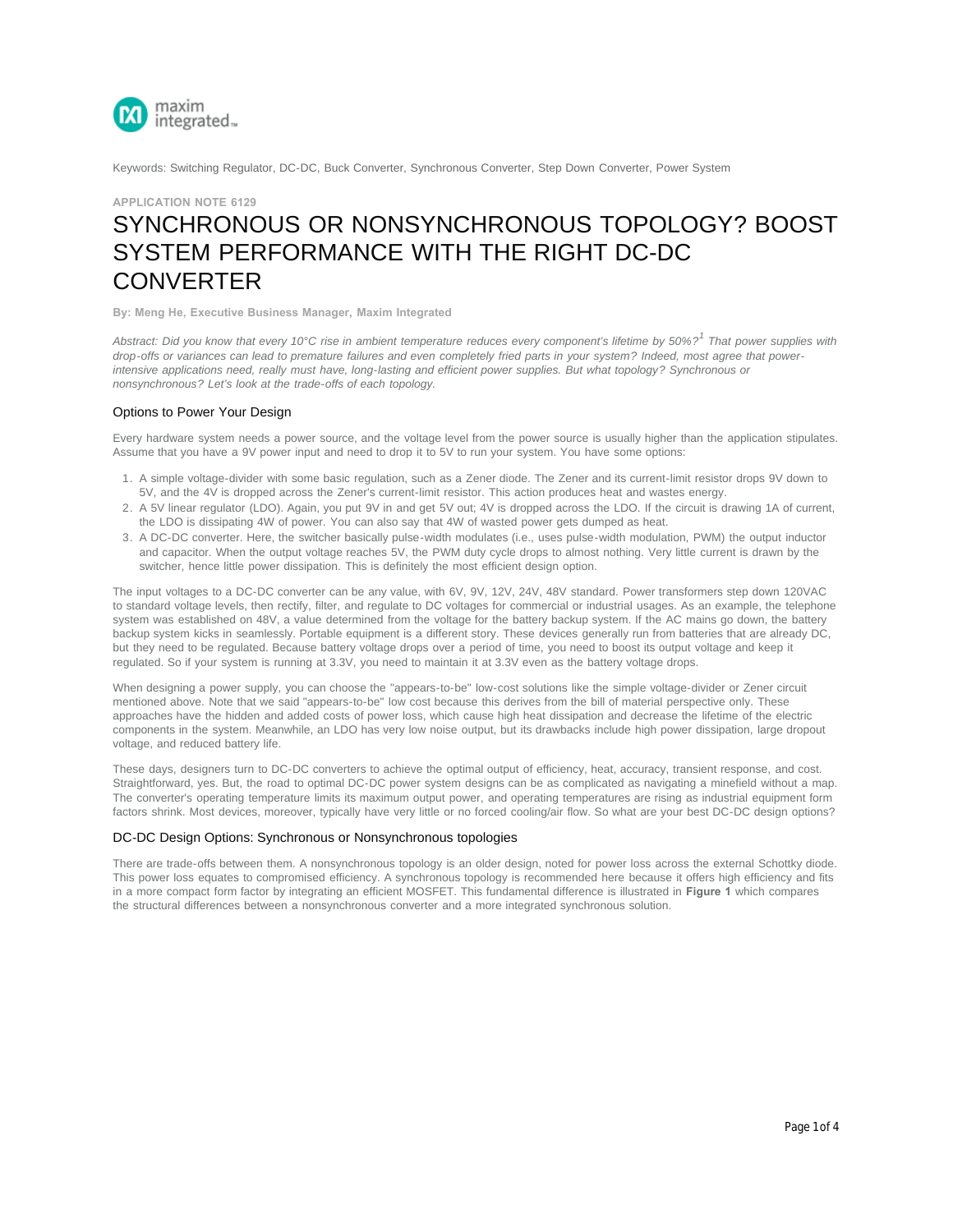

*Figure 1. A nonsynchronous DC-DC converter topology (left) uses an external Schottky diode to regulate voltage. The synchronous topology (right) integrates a MOSFET to replace the Schottky diode.*

Think about power efficiency. In recent years, analog IC vendors introduced synchronous DC-DC converters to improve power efficiency lost to nonsynchronous designs with their external Schottky diodes. Now a synchronous converter integrates a low-side power MOSFET to replace the external high-loss Schottky diode. The power dissipation of the low-side MOSFET affects R<sub>ON</sub> while the forward voltage drop across the diode V<sub>D</sub> determines the power loss of the Schottky diode. If the current level stays the same in both designs, typically the voltage drop across the MOSFET is lower than across the diode, resulting in lower power dissipation with the MOSFET.

Power dissipation across the diode in the nonsynchronous solution is:

$$
P_D = V_D \times I_{OUT} \times (1 - V_{OUT}/V_{IN})
$$

Power dissipation across the MOSFET in a synchronous solution is:

 $P_{FET} = R_{ON} \times I_{OUT}^2 \times (1 - V_{OUT}/V_{IN})$ 

However, there are opinions stating that nonsynchronous buck converters offer higher efficiency at lighter loads and high duty cycles,<sup>2</sup> and it seems that there is not a single converter that can deliver optimal efficiency across light to heavy loads. Are power system designers once<br>2021 attack as the assumbial "heave of a dilemase on" again stuck on the proverbial "horns of a dilemma?"

To answer that question, consider the main impetus for the high-efficiency performance of nonsynchronous converters at light loads. The inductor current flows in only one direction in nonsynchronous converters and never goes negative; the current flows in both directions in synchronous converters, and this is a disadvantage.



*Figure 2. Current flows in synchronous converters vs. nonsynchronous converters.*

To overcome this dual-direction current flow in synchronous converters, different operating modes have been introduced to create "pseudo nonsynchronous" modes for light-load operation. Contemporary DC-DC converters support three modes (**Figure 3**):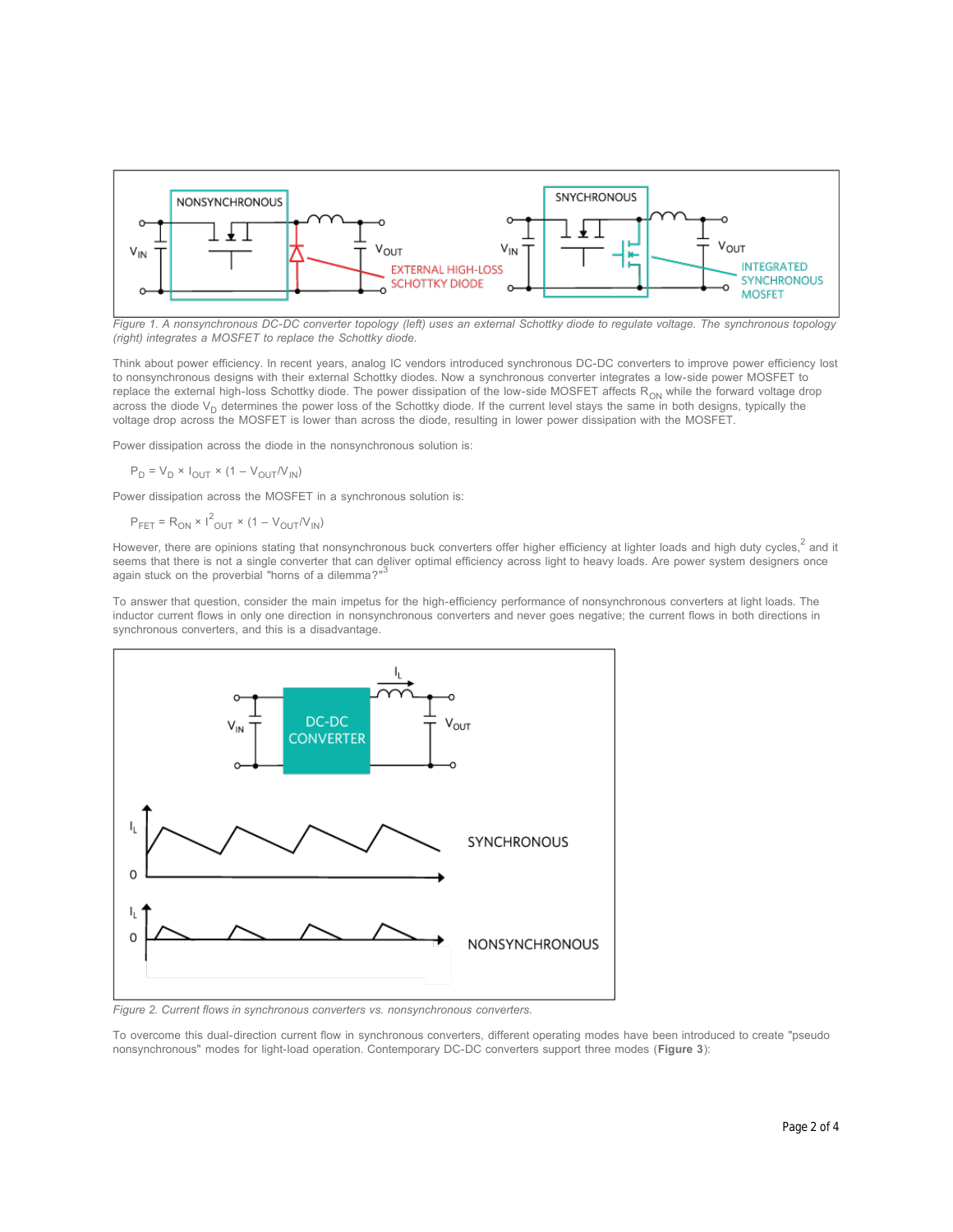- 1. PWM @ CCM: pulse width modulation at continuous conduction mode. Here the converter operates as a constant frequency; l<sub>L</sub> is allowed to go negative. This mode allows the converter to respond quickly to any load change, even down to zero load, and still minimize the output voltage ripple. Nonetheless, PWM @CCM mode offers lower efficiency at light loads.
- 2. PWM @ DCM: pulse width modulation at discontinuous conduction mode. This approach also features constant frequency but improves efficiency at light loads by preventing  $I_L$  from going negative. It is similar to the nonsynchronous solutions by disabling negative inductor current at light loads.
- 3. PFM with hibernate: pulse frequency modulation with hibernate mode. This approach improves efficiency by preventing l<sub>L</sub> from going negative and turning off both FETs to skip pulses at light loads. During the skipping period, the converter enters hibernation where it turns off unutilized internal circuitries to save quiescent current. This mode achieves the best possible efficiency, offers the highest light-load efficiency, and sacrifices only a slightly higher output voltage ripple.



*Figure 3. Multimode operation in the Himalaya DC-DC buck converters from Maxim Integrated.*

All modes work the same way when the load current is moderate to full load. The difference comes when the load current reduces to less than half of the inductor current ripple value.

Is your system expected to be in standby (i.e., low-load operation) most of the time and is prolonged battery life critically important? Then choose PFM mode because it offers the highest light-load efficiency. There is, however, a caveat with PFM mode: check to ensure that the higher output ripple and slower transient response do not adversely affect system performance during standby.

Is light-load transient performance paramount in your application? Then PWM @ CCM is your best choice, since it gives the best transient response, even down to zero load.

The PWM @ DCM mode offers a reasonable trade-off between the other two modes.

### Concluding Thoughts

Technology marches on. By replacing the external Schottky diode with an integrated efficient MOSFET along with the multimode operation, today's synchronous solution provides superior efficiency in the most compact designs. It is time to embrace the new synchronous technology to boost the power performance of your next design. It is simpler, cooler and better.